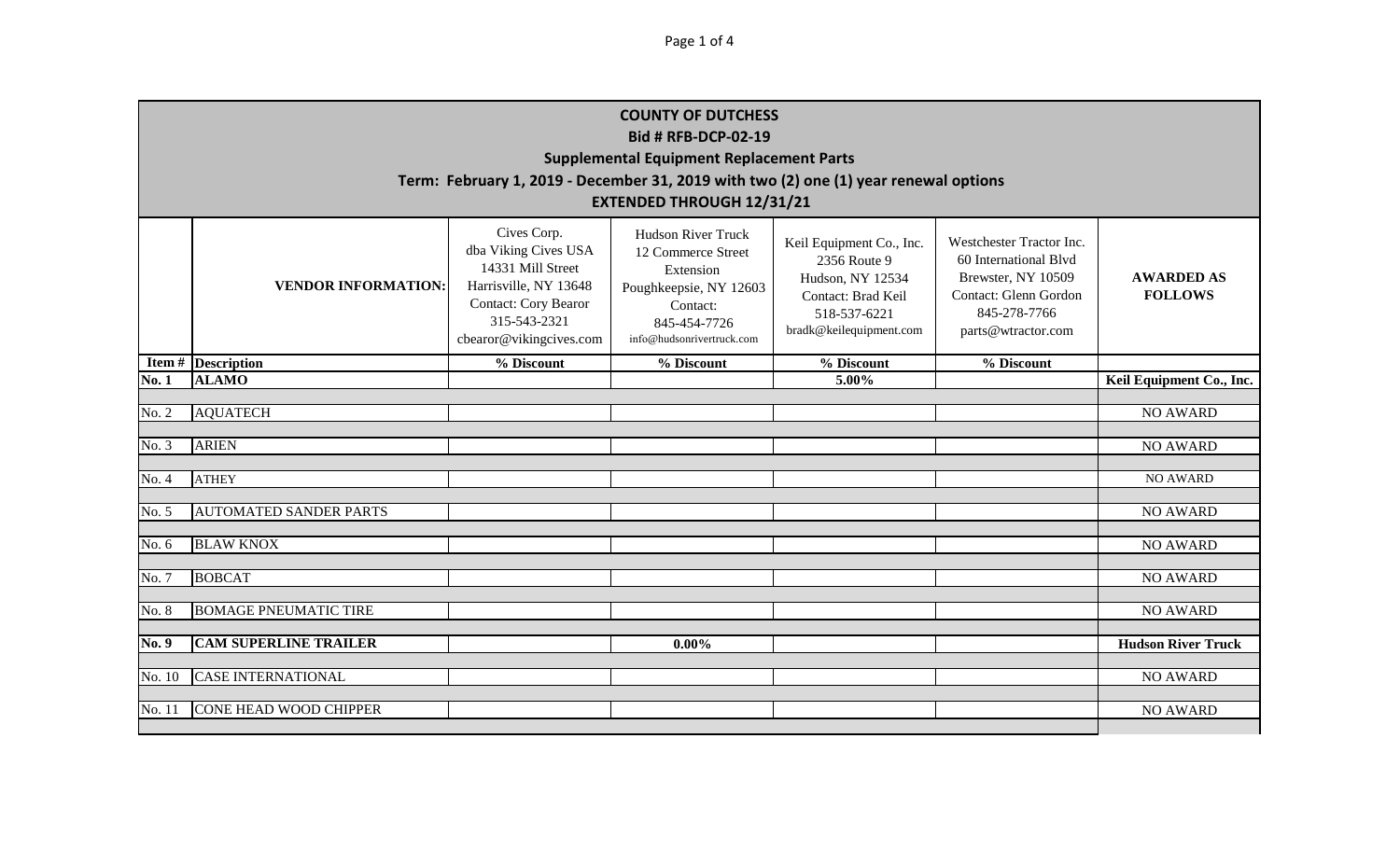|               | <b>VENDOR INFORMATION:</b>     | Cives Corp.<br>dba Viking Cives USA<br>14331 Mill Street<br>Harrisville, NY 13648<br><b>Contact: Cory Bearor</b><br>315-543-2321<br>cbearor@vikingcives.com | <b>Hudson River Truck</b><br>12 Commerce Street<br>Extension<br>Poughkeepsie, NY 12603<br><b>Contact: Walter Barton</b><br>845-454-7726<br>walter@hudsonrivertruck.com | Keil Equipment Co., Inc.<br>2356 Route 9<br>Hudson, NY 12534<br>Contact: Brad Keil<br>518-537-6221<br>bradk@keilequipment.com | Westchester Tractor Inc.<br>60 International Blvd<br>Brewster, NY 10509<br>Contact: Glenn Gordon<br>845-278-7766<br>parts@wtractor.com | <b>AWARDED AS</b><br><b>FOLLOWS</b> |
|---------------|--------------------------------|-------------------------------------------------------------------------------------------------------------------------------------------------------------|------------------------------------------------------------------------------------------------------------------------------------------------------------------------|-------------------------------------------------------------------------------------------------------------------------------|----------------------------------------------------------------------------------------------------------------------------------------|-------------------------------------|
| No. 12        | <b>DICKEY-JOHN PARTS</b>       |                                                                                                                                                             |                                                                                                                                                                        |                                                                                                                               |                                                                                                                                        | <b>NO AWARD</b>                     |
|               |                                |                                                                                                                                                             |                                                                                                                                                                        |                                                                                                                               |                                                                                                                                        |                                     |
| No. 13        | <b>DYNAPAC VIBRATOR ROLLER</b> |                                                                                                                                                             |                                                                                                                                                                        |                                                                                                                               |                                                                                                                                        | NO AWARD                            |
|               |                                |                                                                                                                                                             |                                                                                                                                                                        |                                                                                                                               |                                                                                                                                        |                                     |
| No. 14        | <b>DYNAWELD FLATBED</b>        |                                                                                                                                                             |                                                                                                                                                                        |                                                                                                                               |                                                                                                                                        | <b>NO AWARD</b>                     |
|               | Discount:                      |                                                                                                                                                             |                                                                                                                                                                        |                                                                                                                               |                                                                                                                                        | <b>NO AWARD</b>                     |
|               |                                |                                                                                                                                                             |                                                                                                                                                                        |                                                                                                                               |                                                                                                                                        |                                     |
| No. 15        | FINN HYDRO SEEDER              |                                                                                                                                                             |                                                                                                                                                                        |                                                                                                                               |                                                                                                                                        | <b>NO AWARD</b>                     |
|               |                                |                                                                                                                                                             |                                                                                                                                                                        |                                                                                                                               |                                                                                                                                        |                                     |
| <b>No. 16</b> | <b>FISHER</b>                  |                                                                                                                                                             | 5.00%                                                                                                                                                                  |                                                                                                                               |                                                                                                                                        | <b>Hudson River Truck</b>           |
|               |                                |                                                                                                                                                             |                                                                                                                                                                        |                                                                                                                               |                                                                                                                                        |                                     |
| No. 17        | <b>FRINK SNOW PLOW</b>         |                                                                                                                                                             |                                                                                                                                                                        |                                                                                                                               |                                                                                                                                        | <b>NO AWARD</b>                     |
|               |                                |                                                                                                                                                             |                                                                                                                                                                        |                                                                                                                               |                                                                                                                                        |                                     |
| No. 18        | FRUEHAUF-DUMP TRAILER          |                                                                                                                                                             |                                                                                                                                                                        |                                                                                                                               |                                                                                                                                        | <b>NO AWARD</b>                     |
|               |                                |                                                                                                                                                             |                                                                                                                                                                        |                                                                                                                               |                                                                                                                                        |                                     |
| No. 19        | <b>GMC HEAVY DUTY TRUCK</b>    |                                                                                                                                                             |                                                                                                                                                                        |                                                                                                                               |                                                                                                                                        | <b>NO AWARD</b>                     |
|               |                                |                                                                                                                                                             |                                                                                                                                                                        |                                                                                                                               |                                                                                                                                        |                                     |
| No. 20        | <b>GRADALL</b>                 |                                                                                                                                                             |                                                                                                                                                                        |                                                                                                                               |                                                                                                                                        | <b>NO AWARD</b>                     |
|               |                                |                                                                                                                                                             |                                                                                                                                                                        |                                                                                                                               |                                                                                                                                        |                                     |
| No. 21        | <b>HATZ ENGINE</b>             |                                                                                                                                                             |                                                                                                                                                                        |                                                                                                                               |                                                                                                                                        | NO AWARD                            |
|               |                                |                                                                                                                                                             |                                                                                                                                                                        |                                                                                                                               |                                                                                                                                        |                                     |
| No. 22        | HENDERSON PLOW/CIRUS           |                                                                                                                                                             |                                                                                                                                                                        |                                                                                                                               |                                                                                                                                        | <b>NO AWARD</b>                     |
|               |                                |                                                                                                                                                             |                                                                                                                                                                        |                                                                                                                               |                                                                                                                                        |                                     |
| No. 23        | <b>HI WAY DUMP BODY</b>        |                                                                                                                                                             |                                                                                                                                                                        |                                                                                                                               |                                                                                                                                        | <b>NO AWARD</b>                     |
|               |                                |                                                                                                                                                             |                                                                                                                                                                        |                                                                                                                               |                                                                                                                                        |                                     |
| No. 24        | <b>INTERNATIONAL</b>           |                                                                                                                                                             |                                                                                                                                                                        |                                                                                                                               |                                                                                                                                        | <b>NO AWARD</b>                     |
|               |                                |                                                                                                                                                             |                                                                                                                                                                        |                                                                                                                               |                                                                                                                                        |                                     |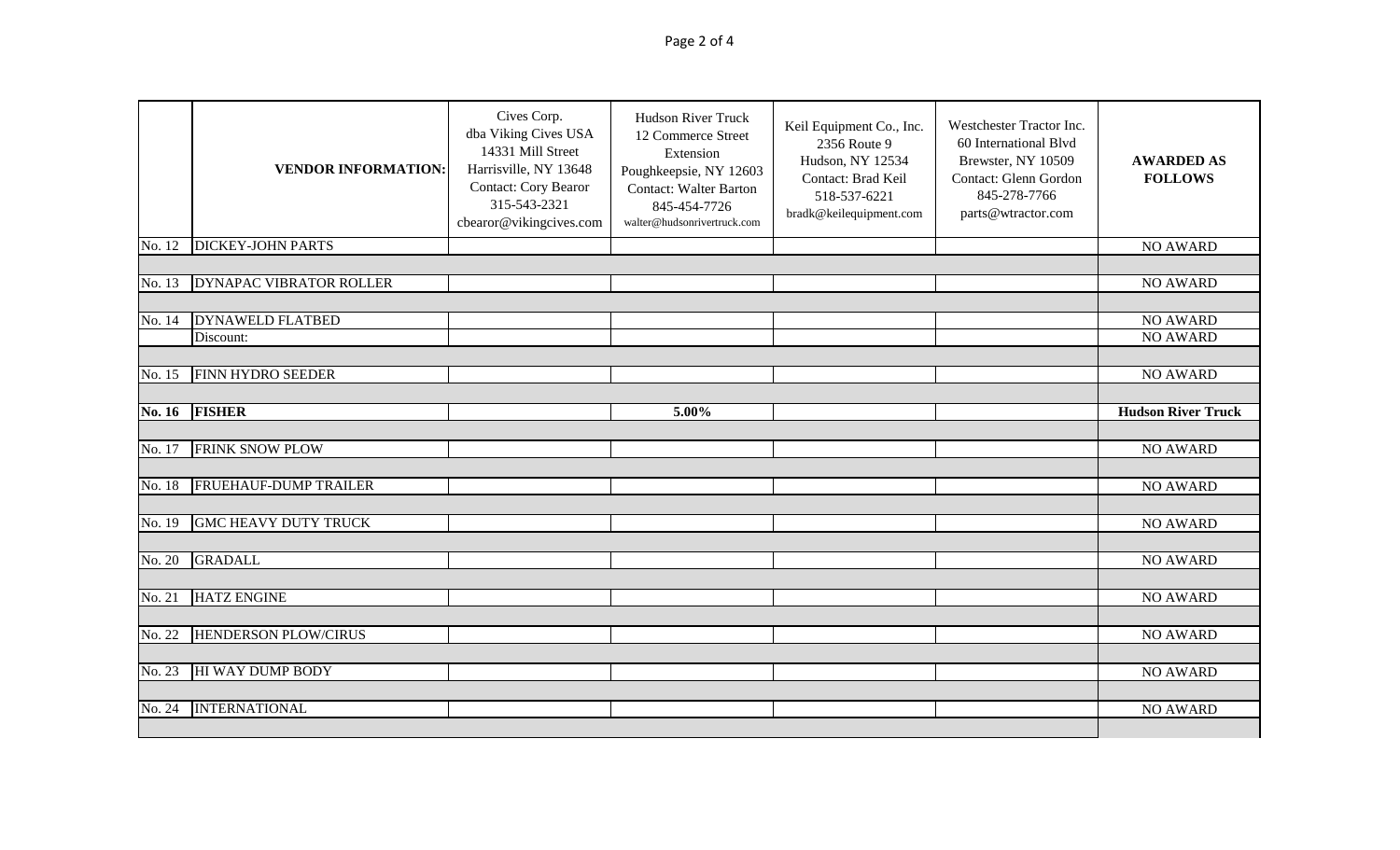|          | <b>VENDOR INFORMATION:</b>      | Cives Corp.<br>dba Viking Cives USA<br>14331 Mill Street<br>Harrisville, NY 13648<br><b>Contact: Cory Bearor</b><br>315-543-2321<br>cbearor@vikingcives.com | <b>Hudson River Truck</b><br>12 Commerce Street<br>Extension<br>Poughkeepsie, NY 12603<br><b>Contact: Walter Barton</b><br>845-454-7726<br>walter@hudsonrivertruck.com | Keil Equipment Co., Inc.<br>2356 Route 9<br>Hudson, NY 12534<br>Contact: Brad Keil<br>518-537-6221<br>bradk@keilequipment.com | Westchester Tractor Inc.<br>60 International Blvd<br>Brewster, NY 10509<br>Contact: Glenn Gordon<br>845-278-7766<br>parts@wtractor.com | <b>AWARDED AS</b><br><b>FOLLOWS</b> |
|----------|---------------------------------|-------------------------------------------------------------------------------------------------------------------------------------------------------------|------------------------------------------------------------------------------------------------------------------------------------------------------------------------|-------------------------------------------------------------------------------------------------------------------------------|----------------------------------------------------------------------------------------------------------------------------------------|-------------------------------------|
| No. 25   | <b>INTERSTATE FLATBED</b>       |                                                                                                                                                             |                                                                                                                                                                        |                                                                                                                               |                                                                                                                                        | <b>NO AWARD</b>                     |
|          |                                 |                                                                                                                                                             |                                                                                                                                                                        |                                                                                                                               |                                                                                                                                        |                                     |
| No. 26   | <b>JOHN DEERE LAWN MOWER</b>    |                                                                                                                                                             |                                                                                                                                                                        | 5.00%                                                                                                                         |                                                                                                                                        | Keil Equipment Co., Inc.            |
|          |                                 |                                                                                                                                                             |                                                                                                                                                                        |                                                                                                                               |                                                                                                                                        |                                     |
|          | No.26.a JOHN DEERE AGRICULTURAL |                                                                                                                                                             |                                                                                                                                                                        | 5.00%                                                                                                                         |                                                                                                                                        | Keil Equipment Co., Inc.            |
|          |                                 |                                                                                                                                                             |                                                                                                                                                                        |                                                                                                                               |                                                                                                                                        |                                     |
| No. 27   | <b>KUBOTA ENGINE</b>            |                                                                                                                                                             |                                                                                                                                                                        |                                                                                                                               | $0.00\%$                                                                                                                               | <b>Westchester Tractor, Inc.</b>    |
|          |                                 |                                                                                                                                                             |                                                                                                                                                                        |                                                                                                                               |                                                                                                                                        |                                     |
| No. 28   | <b>LEEBOY PAVER</b>             |                                                                                                                                                             |                                                                                                                                                                        |                                                                                                                               |                                                                                                                                        | <b>NO AWARD</b>                     |
|          |                                 |                                                                                                                                                             |                                                                                                                                                                        |                                                                                                                               |                                                                                                                                        |                                     |
| No. $29$ | <b>MTD SNOW BLOWER</b>          |                                                                                                                                                             |                                                                                                                                                                        |                                                                                                                               |                                                                                                                                        | <b>NO AWARD</b>                     |
|          |                                 |                                                                                                                                                             |                                                                                                                                                                        |                                                                                                                               |                                                                                                                                        |                                     |
| No. 30   | M-T-M PRESSURE WASHER           |                                                                                                                                                             |                                                                                                                                                                        |                                                                                                                               |                                                                                                                                        | <b>NO AWARD</b>                     |
|          |                                 |                                                                                                                                                             |                                                                                                                                                                        |                                                                                                                               |                                                                                                                                        |                                     |
| No. 31   | <b>MIDLAND ROAD WIDENER</b>     |                                                                                                                                                             |                                                                                                                                                                        |                                                                                                                               |                                                                                                                                        | <b>NO AWARD</b>                     |
|          |                                 |                                                                                                                                                             |                                                                                                                                                                        |                                                                                                                               |                                                                                                                                        |                                     |
| No. 32   | MORBARK BRUSH CHIPPER           |                                                                                                                                                             |                                                                                                                                                                        |                                                                                                                               |                                                                                                                                        | <b>NO AWARD</b>                     |
|          |                                 |                                                                                                                                                             |                                                                                                                                                                        |                                                                                                                               |                                                                                                                                        |                                     |
| No. 33   | <b>OSHKOSH TRUCK</b>            |                                                                                                                                                             |                                                                                                                                                                        |                                                                                                                               |                                                                                                                                        | <b>NO AWARD</b>                     |
|          |                                 |                                                                                                                                                             |                                                                                                                                                                        |                                                                                                                               |                                                                                                                                        |                                     |
| No. 34   | ROBIN AIR A/C RECLAIM SYSTEM    |                                                                                                                                                             |                                                                                                                                                                        |                                                                                                                               |                                                                                                                                        | <b>NO AWARD</b>                     |
|          |                                 |                                                                                                                                                             |                                                                                                                                                                        |                                                                                                                               |                                                                                                                                        |                                     |
| No. 35   | <b>ROSCO SWEEPER</b>            |                                                                                                                                                             |                                                                                                                                                                        |                                                                                                                               |                                                                                                                                        | <b>NO AWARD</b>                     |
|          |                                 |                                                                                                                                                             |                                                                                                                                                                        |                                                                                                                               |                                                                                                                                        |                                     |
| No. 36   | <b>ROSCO (WATER TRUCK)</b>      |                                                                                                                                                             |                                                                                                                                                                        |                                                                                                                               |                                                                                                                                        | <b>NO AWARD</b>                     |
|          |                                 |                                                                                                                                                             |                                                                                                                                                                        |                                                                                                                               |                                                                                                                                        |                                     |
| No. 37   | <b>SCAG MOWER*</b>              |                                                                                                                                                             |                                                                                                                                                                        |                                                                                                                               |                                                                                                                                        | <b>NO AWARD</b>                     |